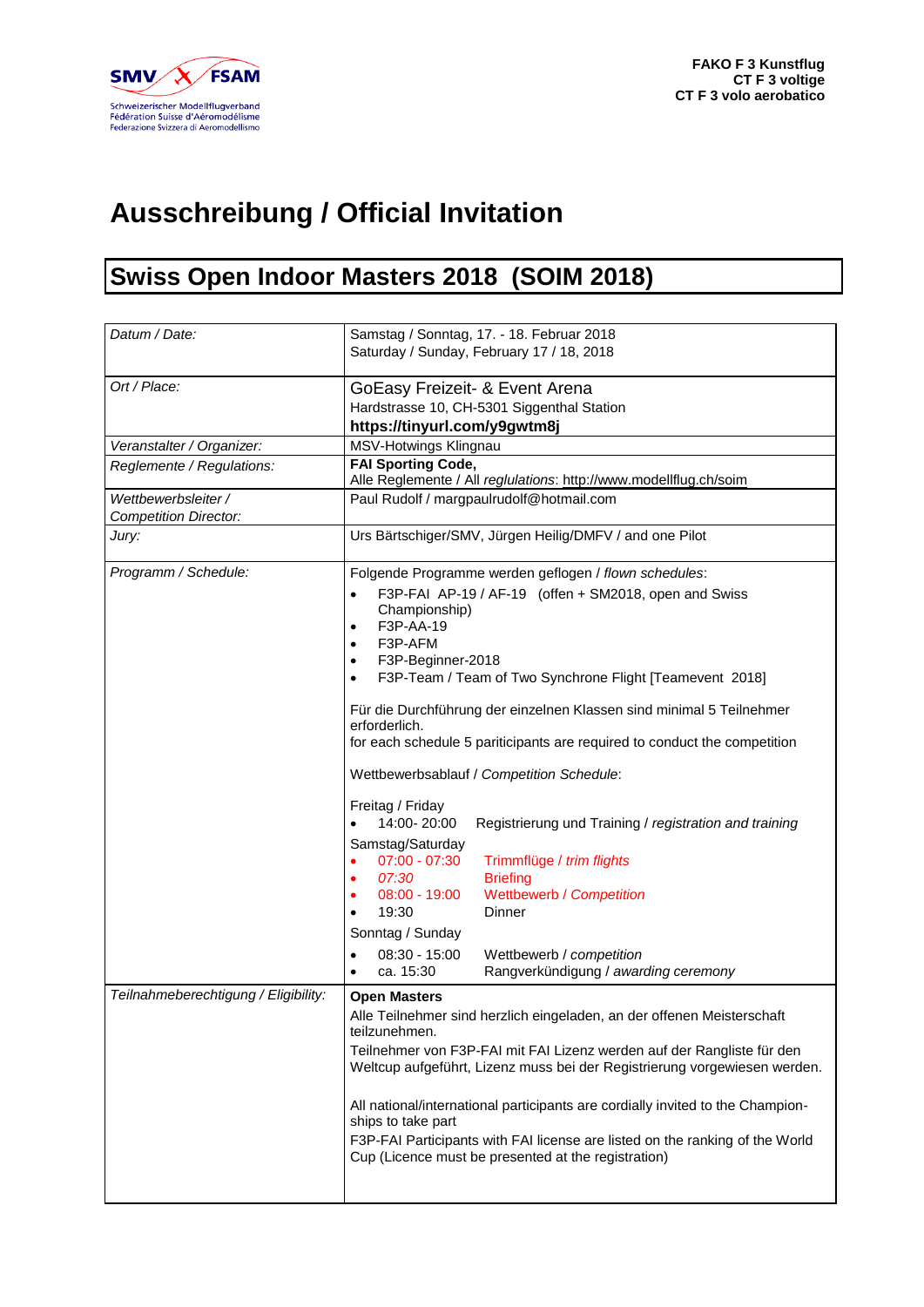

| Teilnahmeberechtigung / Eligibility:            | Schweizer-Meisterschaft / Swiss-Championship<br>Zugelassen sind Mitglieder des SMV.<br>Für die Wertung der Klasse F3P-A als Schweizermeister sind minimal 5<br>Teilnehmer erforderlich.<br>Only memebers of den SMV are authorized to take part in the Swiss<br>Championships,<br>5 participants are required at minimum to rate the competition as Swiss-<br>Championship                                                                                                                                                                                                                                                                                                                                                                                                                                                                                                                                          |
|-------------------------------------------------|---------------------------------------------------------------------------------------------------------------------------------------------------------------------------------------------------------------------------------------------------------------------------------------------------------------------------------------------------------------------------------------------------------------------------------------------------------------------------------------------------------------------------------------------------------------------------------------------------------------------------------------------------------------------------------------------------------------------------------------------------------------------------------------------------------------------------------------------------------------------------------------------------------------------|
| Startgeld / Entry Fee:                          | Junioren / Juniors: CHF 40.- / EUR 35.-<br>Aktive / Seniors: CHF 60.- / EUR 55.-<br>Beginner: CHF 30.- / EUR 25.-<br>Teams: CHF 30.- pro Team / EUR 25.- /Team<br>Einzahlung / Payment:<br>PC 61-516747-2<br>IBAN: CH69 0900 0000 6151 6747 2<br>BIC: POFICHBEXXX<br><b>Bank: Postfinance</b><br>Adresse:<br>Modellfugsportverein Hotwings Klingnau<br>SOIM<br>CH5313 Klingnau                                                                                                                                                                                                                                                                                                                                                                                                                                                                                                                                      |
| Preise / Awards:                                | Medaillen für die drei Erstplatzierten (sofern min. 5 Teilnehmer/ Kategorie)<br>Medals for 1st-3rd for classes (in case of min. 5 competitors/ categorie)                                                                                                                                                                                                                                                                                                                                                                                                                                                                                                                                                                                                                                                                                                                                                           |
| Verpflegung / Catering:                         | Verpflegung und Getränke während gesamtem Anlass auf dem Platz<br>erhältlich /<br>Catering will be available all the time at the site.<br>Samstag Abend 19:30 Uhr - Dinner (bitte um Anmeldung bei der<br>Registration)<br>Aargauer Braten mit Kartoffstock, glasierte Karotten und Salat, Tee & Wasser<br>Kosten: Fr. 20.-<br>Saturday evening at 7:30pm (please register at the registration)<br>Aargauer roast with mashed potatoes, glazed carrots and salad, tea & water<br>Price: Fr. 20.-                                                                                                                                                                                                                                                                                                                                                                                                                    |
| Trainingsmöglichkeit /<br>Practice Opportunity: | Fr. 16.02.2018: 14:00 - 20:00 Uhr<br>07:00 - 08:00 Uhr (Trimmflüge / trim flights)<br>Sa. 17.02.2018:                                                                                                                                                                                                                                                                                                                                                                                                                                                                                                                                                                                                                                                                                                                                                                                                               |
| Übernachtungsmöglichkeiten /<br>Accomodation:   | Übernachtungsmöglichkeiten organisiert jeder Teilnehmer selbständig.<br>Für Teilnehmer bietet das GOEaSy Hotelzimmer an (im gleichen Gebäude)<br>The accomodation has to be booked by the competitors themselves. If you<br>need some help, please let us know (felix.frischknecht@ch.abb.com)<br>Rooms are available at GOEasy<br>We recommend accomodation at GOEasy right next to the location (code<br>SOIM):<br>1 x 1-Bett Zimmer<br>Fr. 110.- pro Zimmer / per room<br>Fr. 110.- pro Zimmer / per room<br>9 x 2-Bett Zimmer<br>Fr. 135.- pro Zimmer / per room<br>7 x 3-Bett Zimmer<br>Fr. 168.- pro Zimmer / per room<br>3 x 4-Bett Zimmer<br>1 x 5-Bett Zimmer<br>Fr. 195.- pro Zimmer / per room<br>Die Zimmer bieten einen hohen Ausbaustandard, sind mit 2 bis 5 Komfort-<br>Betten ausgestattet, verfügen über eigene Duschen und WC, Arbeitsplatz mit<br>Schreibtisch, TV und kostenlosem WLAN Zugang. |